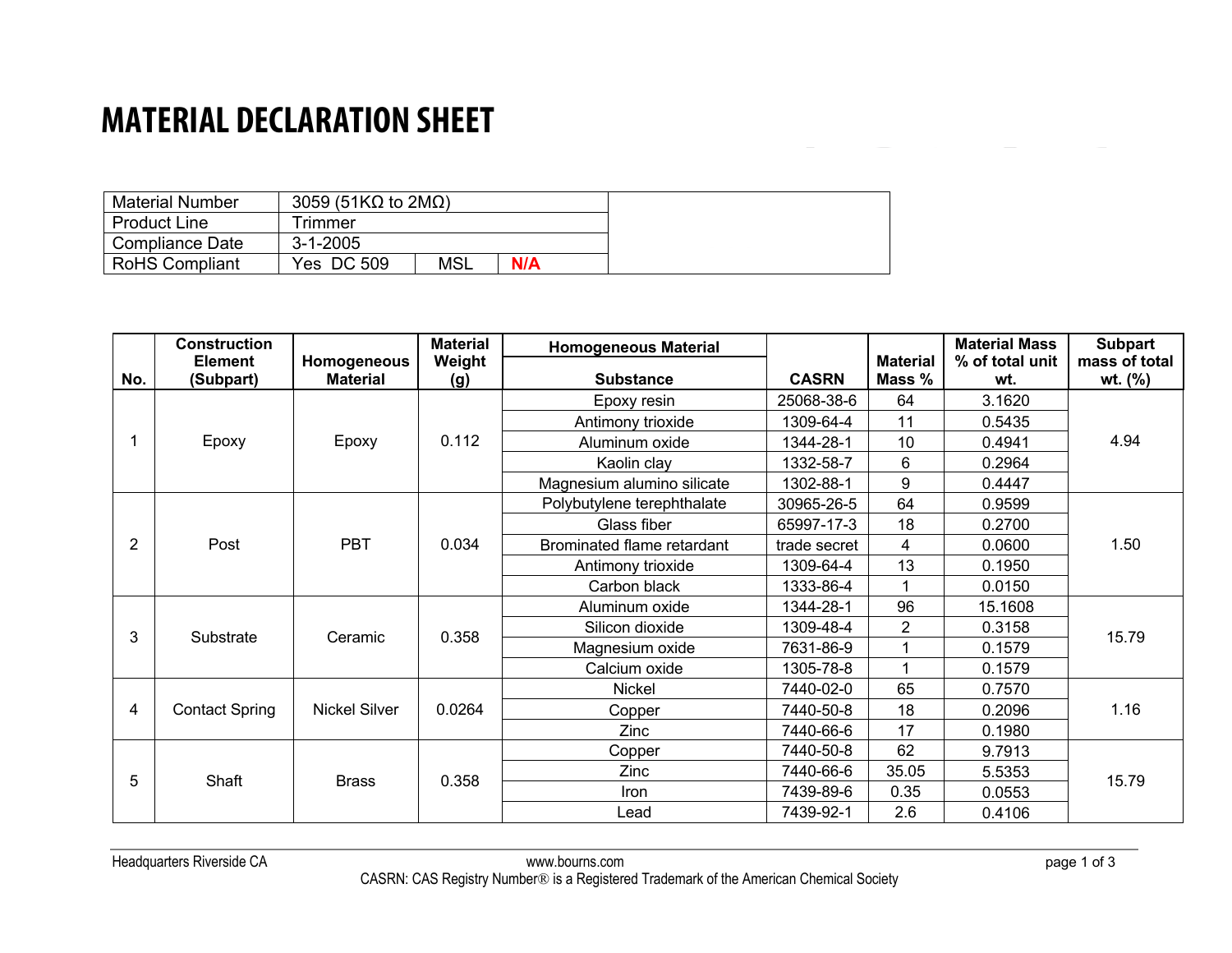## MATERIAL DECLARATION

|    |                        |                     |        | Polybutylene terephthalate | 30965-26-5   | 55               | 25.6379 |       |
|----|------------------------|---------------------|--------|----------------------------|--------------|------------------|---------|-------|
| 6  | Cover                  | <b>PBT</b>          | 1.0567 | Glass fiber                | 65997-17-3   | 30               | 13.9843 | 46.61 |
|    |                        |                     |        | Brominated flame retardant | trade secret | 4                | 1.8646  |       |
| 7  | <b>Termination Ink</b> | Ink                 | 0.0023 | Antimony trioxide          | 1309-64-4    | 11               | 5.1276  | 0.10  |
|    |                        |                     |        | Silver                     | 7440-22-4    | 94               | 0.0952  |       |
|    |                        |                     |        | Palladium                  | 7440-05-3    | 3                | 0.0029  |       |
|    |                        |                     |        | Copper                     | 7440-50-8    | 1.2              | 0.0012  |       |
|    | <b>Resistive Ink</b>   | Ink                 | 0.036  | <b>Bismuth</b>             | 7440-69-9    | $\overline{2}$   | 0.0021  | 1.59  |
|    |                        |                     |        | Silver                     | 7440-22-4    | $\boldsymbol{9}$ | 0.1429  |       |
| 8  |                        |                     |        | Boron                      | 7440-42-8    | 10               | 0.1588  |       |
|    |                        |                     |        | Silicon                    | 7440-21-3    | 10               | 0.1588  |       |
|    |                        |                     |        | Calcium                    | 7440-70-2    | 10               | 0.1588  |       |
|    |                        |                     |        | Ruthenium dioxide          | 12036-10-1   | 42               | 0.6670  |       |
|    |                        |                     |        | <b>Barium</b>              | 7440-39-3    | $\overline{2}$   | 0.0318  |       |
|    |                        |                     |        | Carbon                     | 7440-44-0    | 1.5              | 0.0238  |       |
|    |                        |                     |        | Titanium                   | 7440-32-6    | $\overline{2}$   | 0.0318  |       |
|    |                        |                     |        | Copper                     | 7440-50-8    | 5.0              | 0.0794  |       |
|    |                        |                     |        | Aluminum                   | 7429-90-5    | 5.5              | 0.0873  |       |
|    |                        |                     |        | Zinc                       | 7440-66-6    | 1.5              | 0.0238  |       |
| 9  | <b>Terminals</b>       |                     |        | Magnesium                  | 7439-95-4    | 1                | 0.0159  |       |
|    |                        | Copper              | 0.2826 | Copper                     | 7440-50-8    | 100              | 12.4664 | 12.47 |
|    | Lubricant              | Plating             | 0.0034 | Tin                        | 7440-31-5    | 100              | 0.1500  |       |
|    |                        |                     |        | Polydimethylsiloxane       | 63148-62-9   | 58               | 0.030   |       |
| 10 |                        | Lubricant           | 0.0001 | Dimethyl siloxane          | 70131-67-8   | 9.5              | 0.005   | 0.05  |
|    |                        |                     |        | Silica, amorphous          | 7631-86-9    | 12.5             | 0.007   |       |
|    |                        |                     |        | Siloxane/silicones         | 63148-56-1   | 14               | 0.007   |       |
|    |                        |                     |        | Tetrafluoroethane          | 9002-84-0    | 6                | 0.003   |       |
|    |                        | <b>Total Weight</b> | 2.2665 |                            |              |                  |         |       |